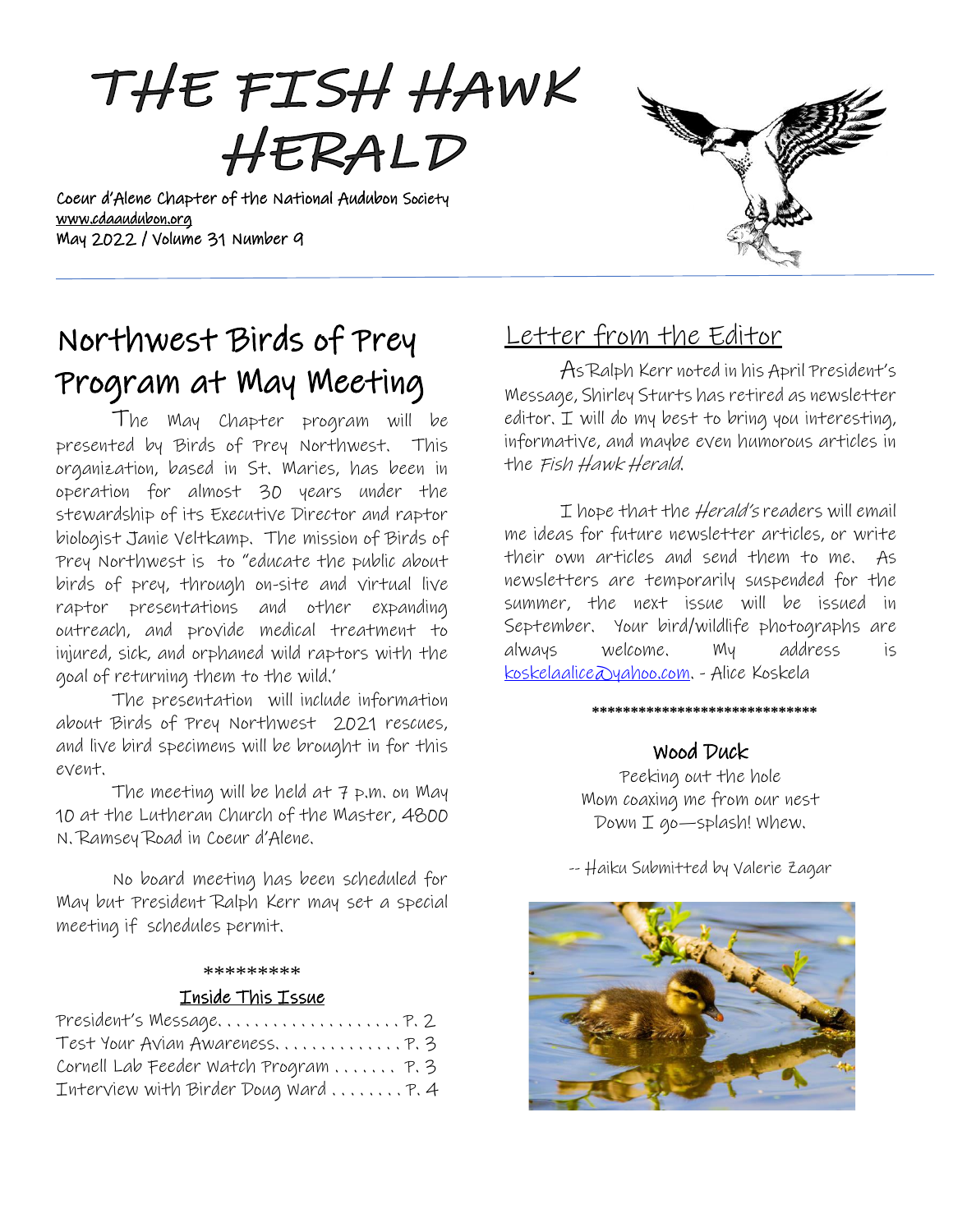The Fish Hawk Herald Page 2

# President's Message

May, 2022

Spring is officially here, even though we got 7 inches of snow at our house on April 18! Weather forecasters report that mid-April temperatures are running below "normal." It seems to me that our cooler temperatures are affecting the bird migration schedule, that these migrations are somewhat later than usual.

I was pleased with the attendance (25) at our in-person April meeting. It was so good to see members and be able to talk with each other personally rather that on-line via zoom. Please feel comfortable to follow the masks optional policy as you attend the future meetings. I must confess I was particularly pleased with the cookies so generously provided.

An updated report has come out about Dan Hartman's research on owls near Yellowstone National Park (See April newsletter). His research is centered primarily on Boreal Owls. He has been successful in locating numerous Boreal Owls by hearing their sounds in the night. 2022 appears to be a successful Boreal Owl nesting year based on the numbers of songs he has heard.

I'm happy to report that for the fourth consecutive year the Audubon Magazine has been nominated for a National Magazine Award for General Excellence, the highest honor in the industry. The primary objective of the Audubon Magazine is to deliver news, advice and reporting on birds and bird conservation in a beautiful print package, and it does a great job.

As I was perusing the National Audubon Website, I noticed there are two new field guides published. One is the National Audubon Society Birds of North America. It references 800 species with over 3,500 full-color photos. The second field guide is the National Audubon Society Trees of North America. It contains 540 species with over 2500 photos. Both are available for purchase.

Our May meeting will be presented by Birds Of Prey Northwest. As mentioned in the April

edition of The Fish Hawk Herald, the subjects will be about rescues in 2021 and plans for 2023. The program will be highlighted by presentation of live bird specimens. Please join us for this exciting program.

There were several birding reports at the April meeting including Wild Turkey activity, various varieties from a trip to the Southwest and several local reports. I continue to encourage you to share your birding experiences whether local or from your extended travels.

I recently had a first-ever birding experience at Lake Fernan. I watched an Osprey dive and catch such a big fish it could not lift the fish out of the water, in spite of four unsuccessful tries. The Osprey decided to swim for the shore, continuing to hang on to the fish and using its wings to stroke through the water. I was eager to see just how large that fish was! Unfortunately, the Osprey released the fish just before stepping out onto the bank. When I later checked my photos, I discovered the Osprey had lifted the fish out of the water far enough, during its four attempts, for me to get a photo showing the size of the Rainbow Trout. It is just another reminder that the more time one spends out there the more one is likely to see.

Good Birding! --Ralph Kerr



Violet Green Swallow Photo by Ralph Kerr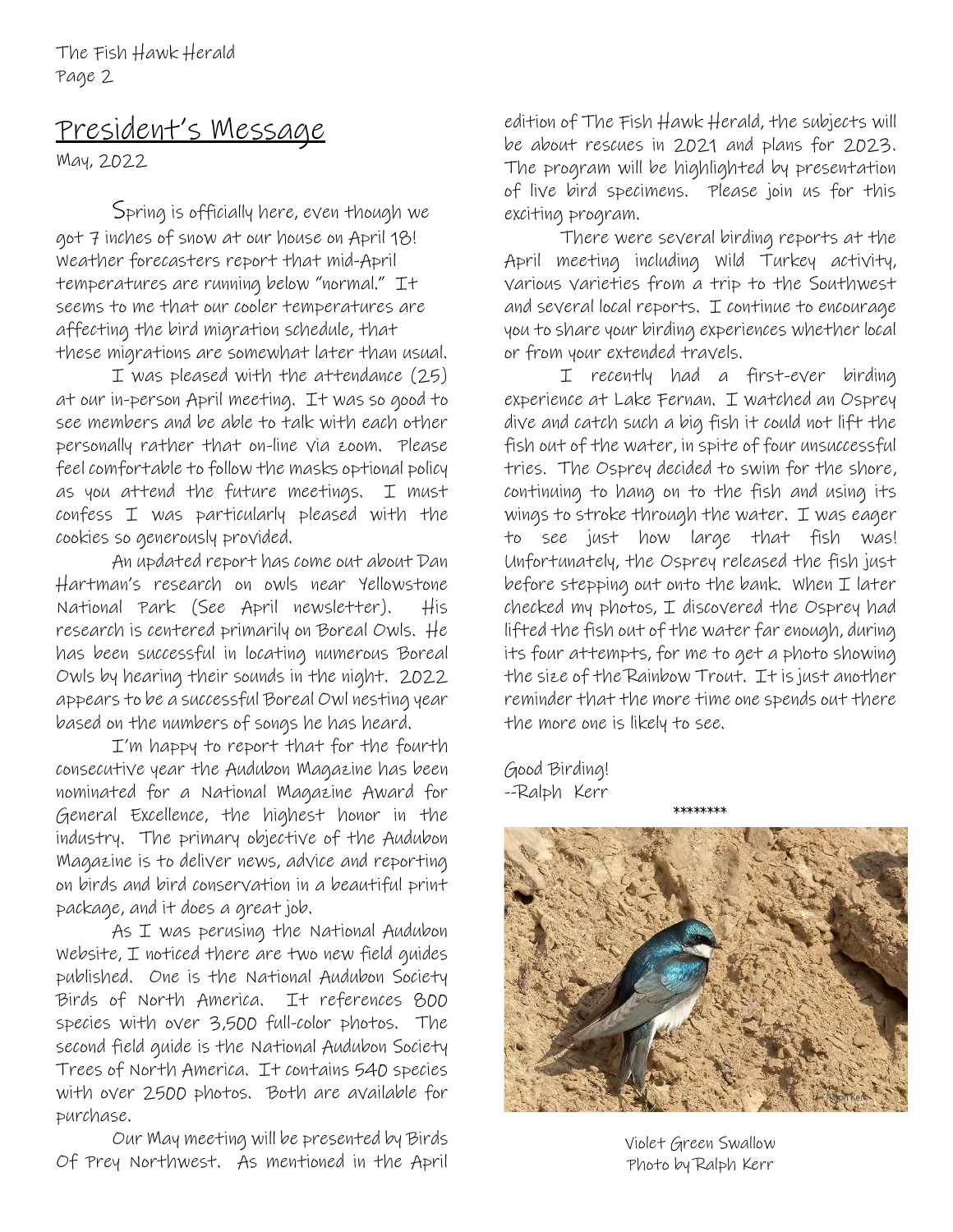# Citizens Join Scientists In Cornell Lab "Feeder Watch" Program

The Cornell Lab or Ornithology and Birds of Canada are partners in the "Project Feeder Watch" program for backyard birders to help collect data about birds across the US. The program, which began in the 1970s in Canada, analyzes data submitted by thousands of backyard birders every year and publishes an annual report on its findings. There are currently more than 20,000 participants from across the US and Canada.

Feeder Watch season runs from November-April, so now is the time to visit the Project Website to learn more about it and find out how you can participate in the 2022-23 season. The cost for joining is \$18.

Feeder Watchers keep tallies of the birds at their winter feeders and submit these to Cornell Lab. The Lab compiles the data for its year-end report, made available to every participant.

Feeder Watch data can detect trends in where species locate in winter, and can provide early warnings of possible declines in populations. This was the case with the Painted Bunting in Florida, whose numbers have decreased since the 1980s. When these declines are suspected, scientists can more closely monitor the species to determine the cause of the problem and develop possible solutions.

A complete overview of the program including links to videos from backyard cams can be found at [https://feederwatch.org](https://feederwatch.org/). It's worth a look!

#### Test Your Avian Awareness (With thanks to "Phun Pheasant Phacts," An online article of the US FDA)

- 1. Pheasants were introduced to the US in : A. 1881 B. 1915 C. 1939 D. 1952
- 2. The ring-necked pheasant is the state bird of: A. Nebraska B.Texas. C.Kansas D. South Dakota
- 3. The average lifespan of a wild pheasant is A. 8 years B. 11 years C. 3 years
- 4. Pheasants can fly at speeds up to: A. 20 mph B. 40 mph C. 60 mph D. 90 mph
- 5. A group of pheasants is called a: A. Flock B. Gaggle C. Parliament D. Bouquet
- 6. Rooster pheasants have "harems" of up to A. 25 hens B. 7 hens C. 1—they're monogamous
- 7. Pheasant hunting season in Idaho opens in A. May B. November C. July D. October
- 8. How many pheasants did the Fish and Game Department stock in Idaho in 2021? A. 2000 B. 12,000 C. 26,000 D. 37,000
- 9. Pheasants can be found in how many US states? A. 40 B. 30 C. 20 D. 10
- 10, When startled, pheasants
	- A. Chortle B. Flush C. Squeak D. Faint (Answers on page 4)

# Listen to "Bird Notes"—Anytime!

"Bird Notes," an excellent morning program on NPR, isn't just for early-birders. Programs can be heard anytime at <u>BirdNote Daily | BirdNote</u>. These two-minute episodes are packed with interesting information and beautiful bird songs. More than 1,800 past programs are available for your listening enjoyment.

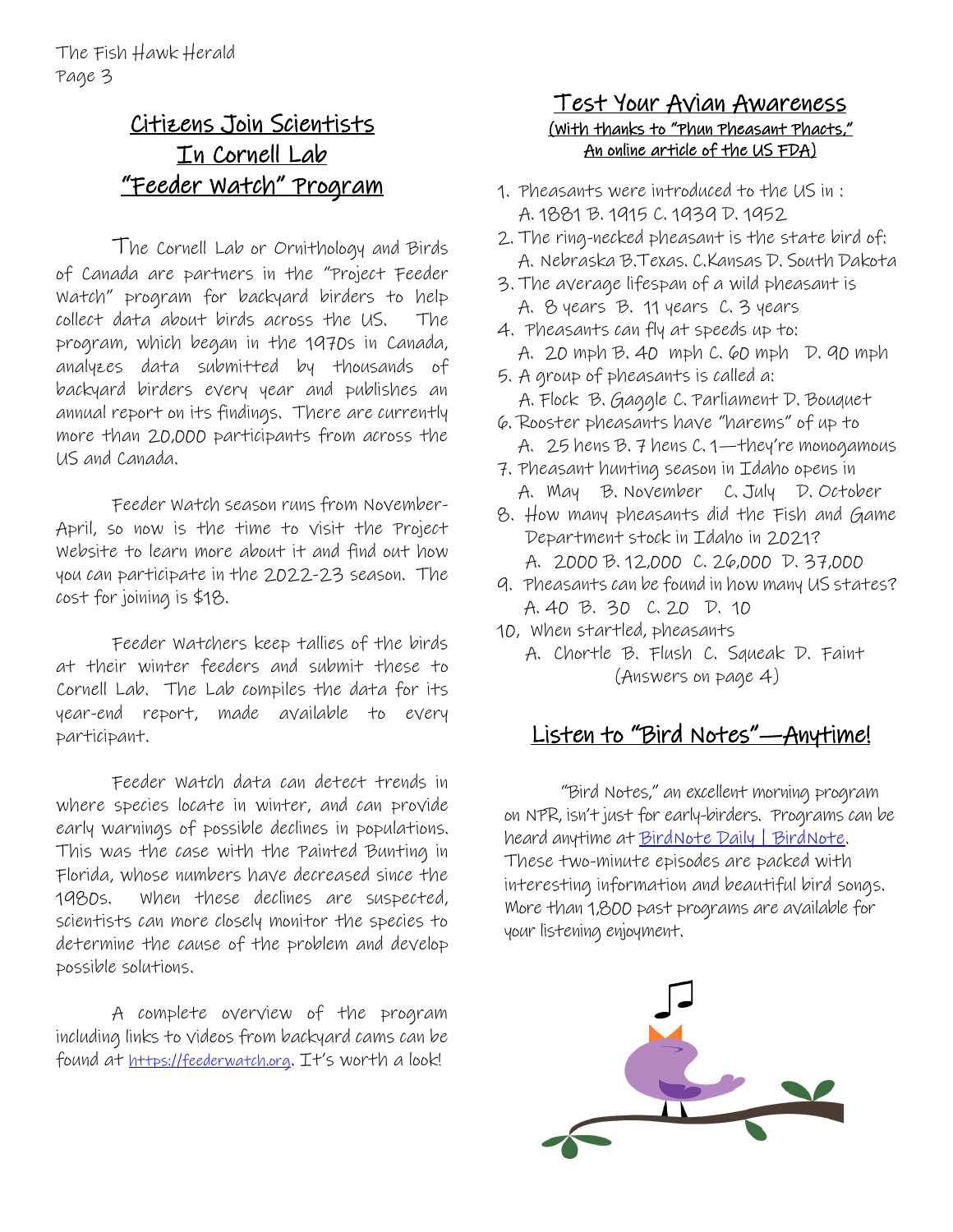### Online Bird Stories for Summer

Summer can be the "off season" for some birders, a time after migrations are completed and backyard feeders (except those for hummingbirds) aren't as popular with the feathered sorts. But it's a perfect time to do some reading about birds. You may want to visit internet sites like listverse.com and check out their "10 of the Best Stories About Birds." Here's a sampling:

#### The Girl Who Befriended Crows

A Seattle girl named Gabi Mann, of Seattle, who not only made friends with her backyard crows by feeding them, but collected amazing gifts from her grateful crow buddies.

#### Tom the Terrible Turkey

Spoiler alert—this does not have a happy ending. It's about a legendary wild turkey in Martha's Vineyard, Massachusetts, notorious for attacking people, even trapping them in their cars like in the Stephen King's "Cujo."

#### The Battle of the Backyard Cranes A couple in Florida was asked by

"Operation Migration" to remove their backyard feeders to keep rare whooping cranes away from humans. Watching the cranes seemed to be good therapy for the husband, who suffered from Alzheimer's. The work of Operation Migration is the topic of an NPR Radiolab broadcast, available at [Raising Crane | Radiolab | WNYC Studios.](https://www.wnycstudios.org/podcasts/radiolab/articles/254840-operation-migration)

#### The Greatest Pigeon of World War II

A Pigeon named "GI Joe" is thought to have saved the lives of [over 1,000 men](http://www.radiolab.org/story/110079-lost-found/) in 1943 by flying a message to call off the bombing of an Italian town held by British troops. For his service, Joe was awarded the Dickin Medal for Gallantry, the highest award the British give to animals. More information on GI Joe and other war hero pigeons can be found at [The pigeon](https://www.bbc.com/news/uk-scotland-tayside-central-17138990)  [that saved a World War II bomber crew -](https://www.bbc.com/news/uk-scotland-tayside-central-17138990) BBC [News.](https://www.bbc.com/news/uk-scotland-tayside-central-17138990)

### Bird Sightings in April

(Note: Please send all Big Year Sightings to Shirley Sturts at [shirleysturts@gmail.com](mailto:shirleysturts@gmail.com) for publication on the Audubon Chapter Webpage.)

Cliff Swallow-April 12-Mica Bay-Jenny Taylor

Evening Grosbeaks-3-April 6-ShauneenTerrell

White-Winged Crossbills-3-April 13- Hayden-Doug Ward

Red Crossbills-"a few"-April 13-Hayden-Doug Ward

Townsend Solitaires-3-April 12-Hayden and Bayview -Doug Ward

Osprey-April 14-Hauser Lake- Rudy Verschoor/ Alice Koskela

Great Blue Heron-April 17-Dalton Gardens-Rudy Verschoor/Alice Koskela

### \*\*\*\*\*

Answers to Quiz: 1-A, 2-D, 3-C, 4-C, 5-C, 6-B. 7-B. 8-D, 9-A, 10-B \*\*\*\*\*

## For Doug Ward, Birds Open A Window on Nature, A View of the Big Picture

In just two days—April 8 and 9—Doug Ward reported hundreds of bird sightings to Audubon Chapter Webpage manager Shirley Sturts

Ward, who lives in Handen, "is an expert birder," Shirley says. "He organizes and compiles our CDA Christmas Bird Count, does a hawk survey on the Rathdrum Prairie, and is on the Idaho Bird Records Committee. If any of us has a bird question, we ask him."

Doug's sightings for just two days are far too extensive to recount here. They include a Eurasian Widgeon, 15 American Widgeons, 20 Northern Shovelers, 10 Buffleheads, 150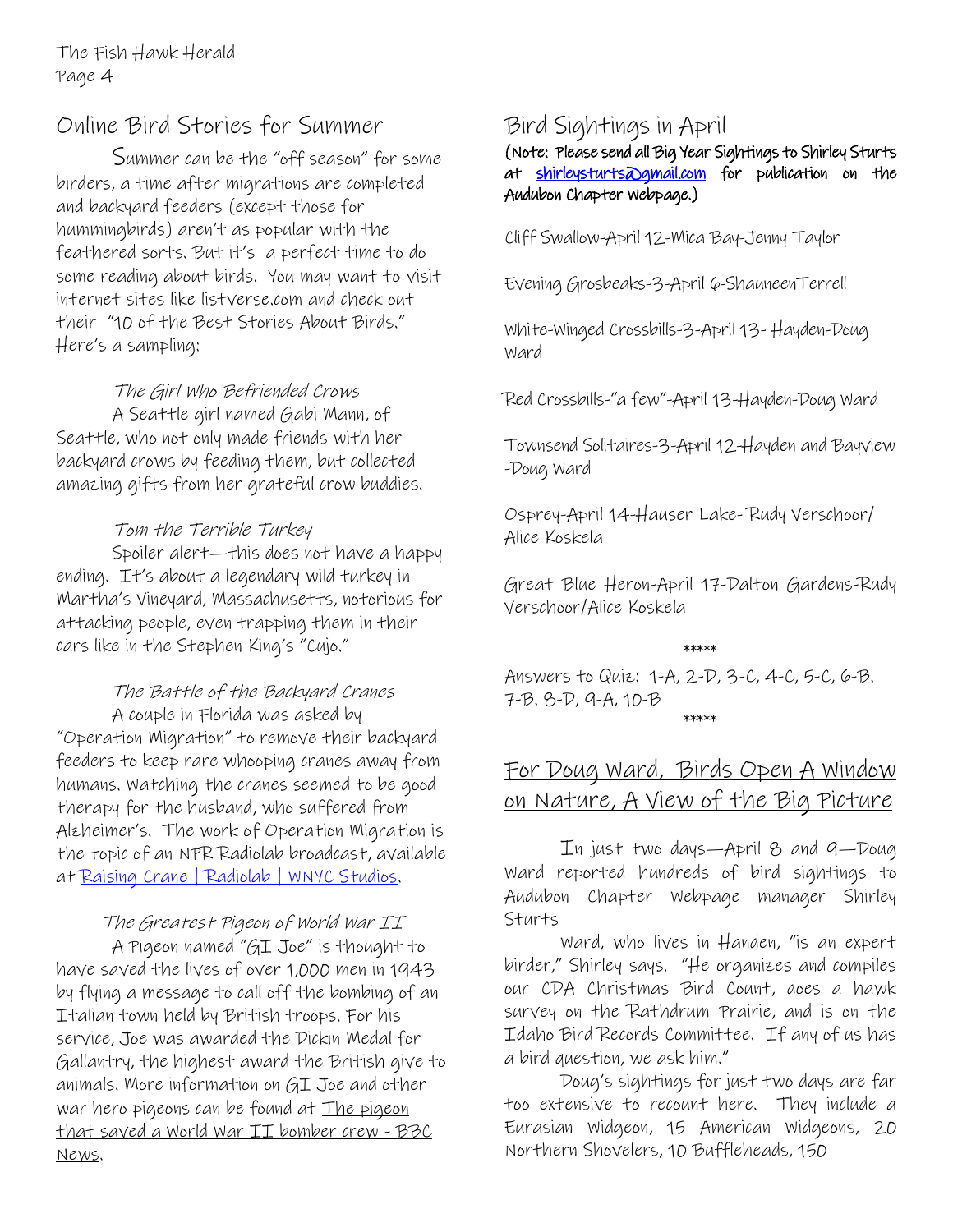American Coots, 200 Violet-Green Swallows, and 3 Yellow-Headed Blackbirds on April 8 alone. And that's just a sampling of the list. (Cont'd next pg.)

Don't be fooled by the numbers, though; Doug isn't the stereotypical competitive bird counter, beating the bushes for a rare sighting to add to his list. He's never entered a "Big Year" contest and worries that some rare avian species are harassed by overenthusiastic birders. He's an "amateur" scientist/ ornithologist, recognized as an expert by several birding organizations. He's a retired engineer who's never abandoned his boyhood fascination with birds and the natural world. Birds are, he says, "a window on nature," offering a way to recognize the local effects of climate change and even to witness the ongoing evolution of a species.

Because he sits on the Idaho Birds Records Committee and reads birding reports from the field, Doug knows that parts of Southern Idaho have become wintering grounds for shore birds from the Gulf of Mexico. This trend is part of an overall northward movement of birds and mammal species to places that were once too cold to support them.

"Birds are moving north as winters warm up," he says. Doug and his family spend part of the winter in his home state of Colorado, and they've witnessed this change first hand. "A lot of strange stuff is showing up there," he says. In Northern Idaho, birders can now see Anna's Hummingbirds, Bewicke's Wrens and Lesser Goldfinches—birds, "that until recently were pretty rare up here."

Because he reads the scientific literature and makes his own field observations, Doug knows that Red Crossbills, a common bird in Northern Idaho, have been evolving into 10 different types. Each of these prefers a particular kind of cone— Ponderosa Pine, hemlock, Douglas Fir, for example. Individual Crossbill types have actually developed different kinds of bills to work their particular favorite seed cones.

Genetically, though, these Crossbill types looked like the same bird, but now one of the types has been "upgraded" to an entirely different species.

"They've been isolated long enough to have a bit of genetic difference," Doug explains.

Doug's mother was once the Vice President of the Denver Chapter of the Audubon Society,; his father was a mining engineer and an attorney.

"On one end of our coffee table was a copy of the Audubon Society Magazine and on the other end was my dad's issue of Coal Age," he recalls. "I had an interesting childhood."

Doug has lived in Northern Idaho for 22 years, and now that he's retired, has more time to bird watch along the rivers, wetlands, lakes and fields close to home. Doug says he might be tempted to travel to Louisiana to look for the recently re-discovered Ivory Billed Woodpecker but only if this wouldn't be detrimental to the survival of this very rare bird.

"If it turned out that there was a population down there, as long as  $I$  would not disturb them, I might do it," he says. "But to chase a rarity just to see a rarity—that doesn't interest me much."

### Confirmed Sightings of Three Ivory Billed Woodpeckers in Louisiana

On April 18 news media outlets reported that the Ivory Billed Woodpecker may have been sighted by trail cameras, drones, and at least one scientist in isolated Louisiana bottomlands. This bird, long thought to be extinct, is the third largest woodpecker in the world and the largest north of Mexico.

Researchers from National Aviary and Project Principalis have been searching for evidence of the bird in Louisiana's swampland forests for years. Director of Conservation for that National Aviary in Pittsburgh, Steven C. Latta, reported that he observed an ivory-billed woodpecker in flight.

In 2004 there were reports of sightings of the woodpecker in Arkansas, but these were not definitively verified and the US Fish and Wildlife Service declared the bird extinct in 2021.